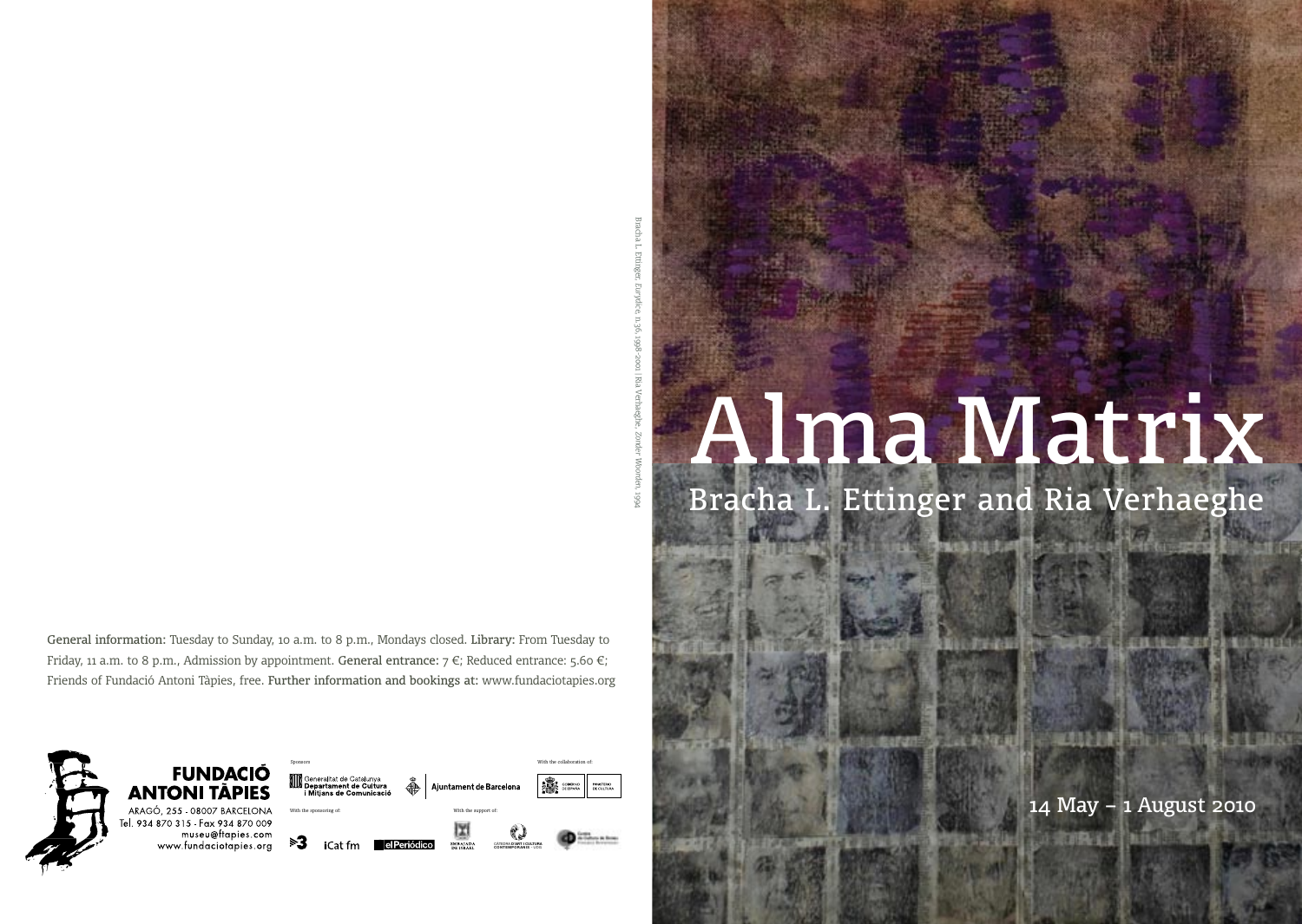

The Fundació Antoni Tàpies presents the work of Bracha L. Ettinger and Ria Verhaeghe, two artists from different parts of the world whose artistic practice often shares a common aesthetic and ethic meaning. This project, curated by Catherine de Zegher, shows how the forms of representation chosen by both these artists generate a common space of concern for others, possible connections and shared realities. Ettinger and Verhaeghe use images of anonymous persons found in newspapers, and archive material, which they then articulate in a process of recuperation through methods of compilation and related techniques of copying, erasing, drawing and painting. Verhaeghe collects, combines and binds her images with the use of computers, or with the type of soft, protecting materials, such as latex or wadding, found in her sculptures.

As an artist and psychoanalyst, Ettinger (Israel, France) incorporates both these practices in her work in order to develop an innovative approach to applied psychoanalysis, half-way between the artistic and therapeutic practices. In her work on paper, Ettinger imprints marks linked to memory and trauma, exile and history, while reflecting on representation, the gaze and the trace. The exchange of experiences and the desire to express a common and shared unconscious manifest themselves in her drawings and paintings through the absence of fixation and a tendency to ambiguity, permutation and that which is compound, flexible and ephemeral. Through a near-endless succession of manipulated documents (family photographs, documents from the Holocaust, among others), blurred by the mechanical process of photocopying, with its residual vestiges of ink fused with newly-drawn lines, Ettinger recreates her series of drawings and paintings such as *Matrix-Family Album,* 1988–89, *Woman-Other-Thing*, 1990–93, or *Eurydice series,* 1994–96. In the same manner, Ettinger gathers her experiences as a psychoanalyst and artist in a series of notebooks, which she uses as a space for reflection during her sessions of therapeutic work, and on whose margins she doodles. In order to share these intimate annotations, the artist creates her 'scannographs', manipulated scans of the pages in her notebooks left open to different readings by the public (having previously deleted her patients' confidential information).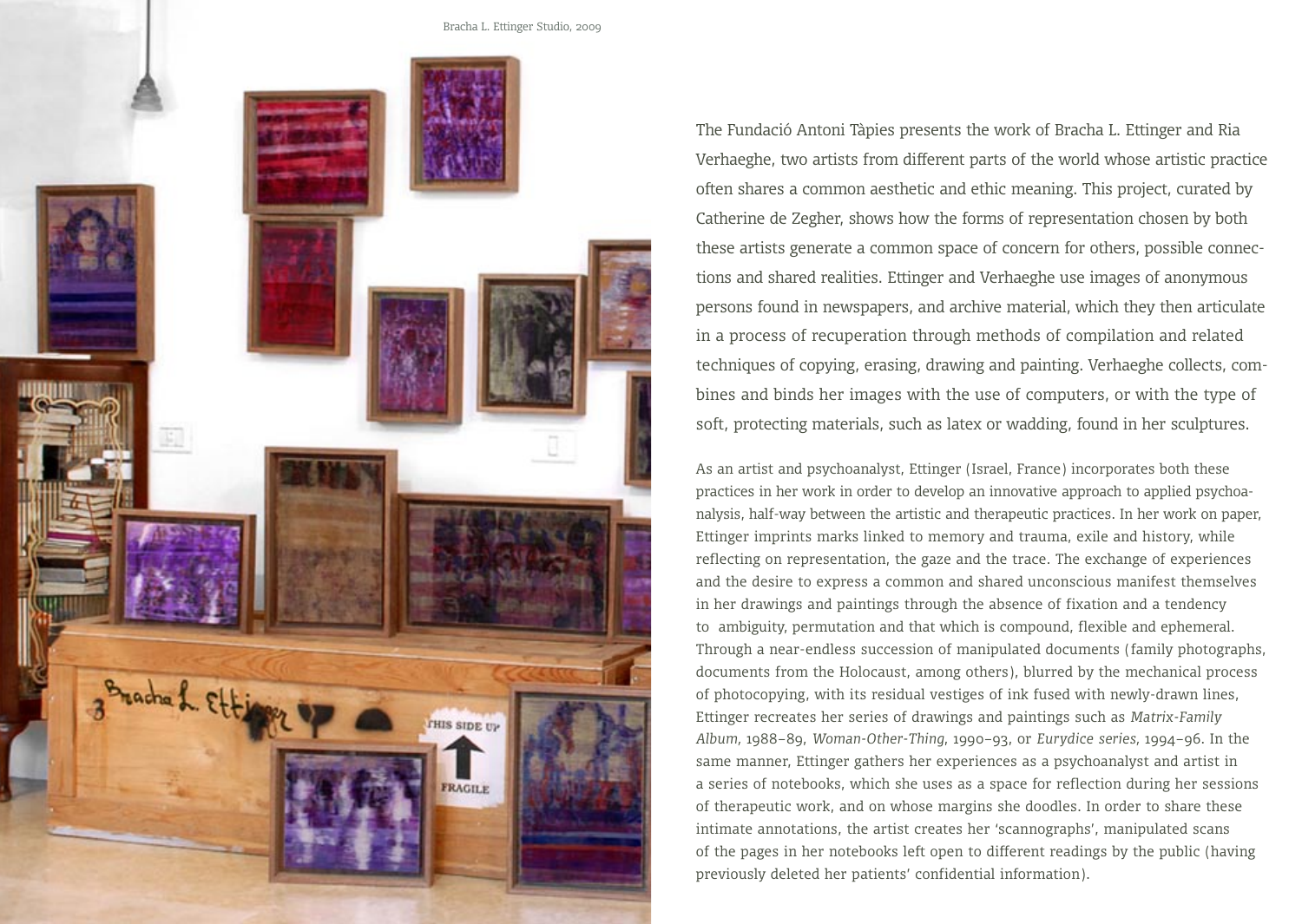In an attempt to show the anonymous, Ria Verhaeghe (Belgium) experiments with the infinity of images that are available nowadays, showing only that which disappears, or is rejected or lost. In her archive *Provisoria*, 1996–2009 – a space organised as a matrix –, the artist gathers images found in newspapers, which she then reconnects and repositions through a special treatment. Her visual superimpositions interweave and lead to new connections until they create a space of recognition and acceptance of the other. In her work, Verhaeghe unveils the reality that hides and fluctuates among press images, establishing associative correlations, which she then uses as material for her series of collages (*Z.T.*, 1992, *Glenden*, 1994), paintings (*Prentenkabinet*, 1994, *Vertical*, 2004), and notebooks. These correlations, assembled together with sanitary materials, such as cotton wool and latex, that refer to her experiences as a nurse are also present in her sculptures (*Knuffels*, 1997–2008 and *Pattern 3*, 1996) and in her installation with piles of newspapers (*Ingepakte kranten*, 2002). Equally, in her video *Connect*, 2007–8, the artist relates these found newspaper images to coloured lines or cables coming out of canvasses, as in the series *Commitments*, 2008.

In their creative processes, both these artists refer to the 'matrixial' as a model for confluence, reconnection and reception of the common. The 'matrix' or 'matrixial' is a concept developed by Bracha Ettinger from the connection between her psychoanalytic and artistic practices. In the meeting of patient and therapist, it goes beyond the traditional concepts of relation between the two figures, and creates a space for empathy, both conscious and unconscious, that contains that which is common to both and which belongs to the collective memory. In the process of artistic creation, it implies the activation of this space for empathy, generated by the encounter with the collective memory, and the establishing of new meanings and connections. This 'matrixial' approach makes it possible to perceive and to theorise – from a feminist perspective – the ethical links that connect the artist and his/her work to the audience.

Coinciding with the exhibitions *Eva Hesse. Studiowork* and *Alma Matrix. Bracha L. Ettinger and Ria Verhaeghe*, the Fundació Antoni Tàpies, in collaboration with the Càtedra d'Art i Cultura Contemporanis, Universitat de Girona, has organised a seminar about the role played, in art history, by the spaces generated in artistic production by processual or relational works, or works in transformation. It is a vision of art history that includes themes such as relation, absence, the ephemeral, grieving, prints or process, and that goes beyond the concept of art centred around the object.

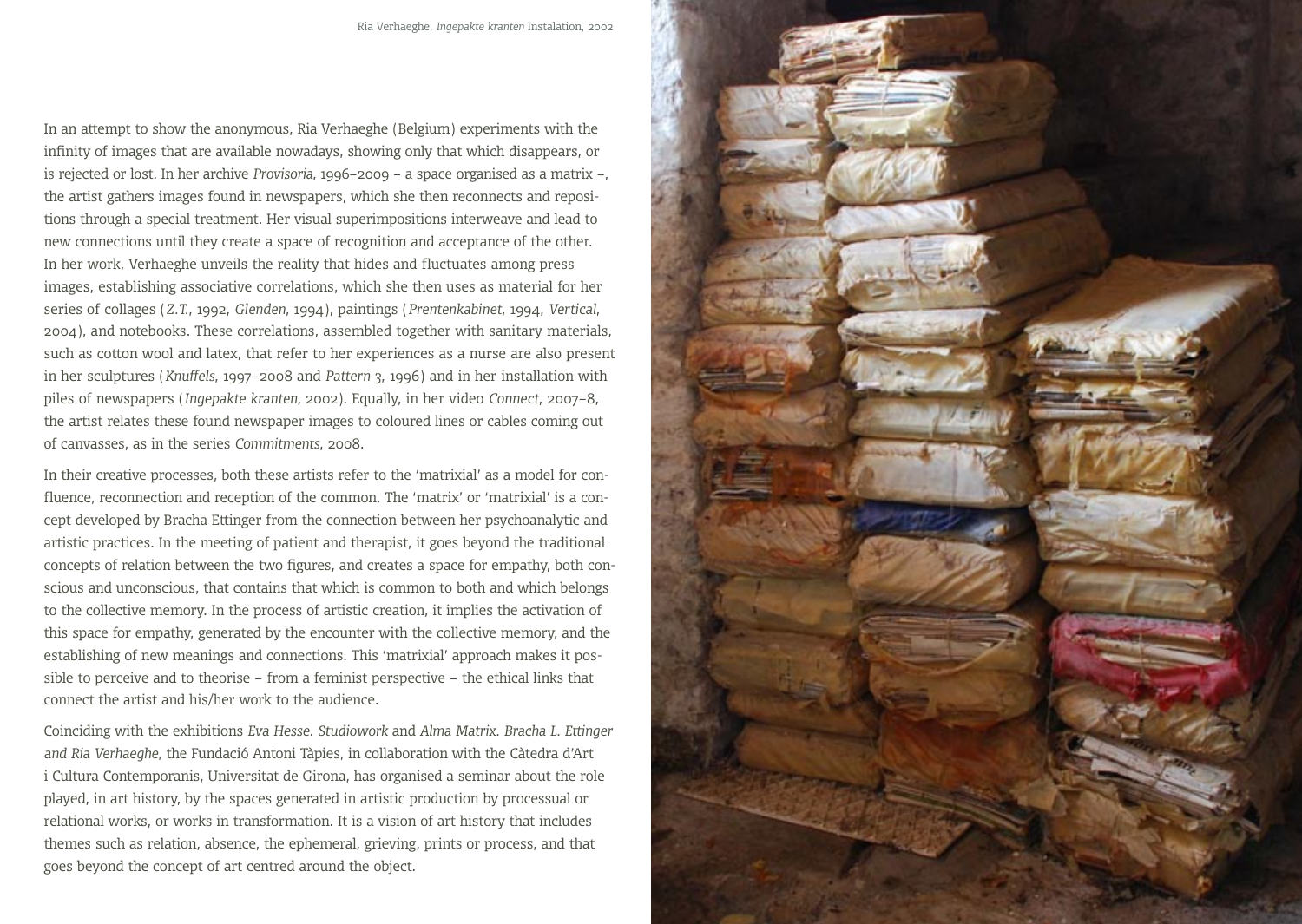# Art as Link. Introduction to From Notes to Nets, by Catherine de Zegher Laurence Rassel

From her first exhibitions<sup>1</sup> to her programme for The Drawing Center, New York (1999– 2006), Catherine de Zegher has always placed at the core of her curatorial project an interest in the relational space that exists between the works and the viewers at the heart of the exhibition. A relational space that is particularly active in the case of drawing. Drawing as trace, note, thread, gesture, the comings and goings between the inside and the outside, between oneself and the other, between thought, gesture, the body that marks and is marked, leaving its own trace and then shifting away.

In her introductory text to the exhibition *Inside the Visible*, 2 de Zegher reminds us that art as a cultural product reflects social change while expressing the artist's own thoughts. Faced with the uncertainties and brutalities of our time, the representations of alterity, of difference, of the frontiers that divide bodies and identities, have often been, and will continue to be, the subject of many artists' work outside the normative and lineal discourses of art history. In many of her exhibitions, de Zegher's purpose has been to unfold lines and to complicate the norms through the juxtaposition of artists who do not share the same geographical position, or the same aesthetic and technical formats. Her interest lies in the work process, enabling the existence of other realities and the construction of other interpretations to emerge from the experiences that the work provokes in the viewers and the authors.

In the same way, de Zegher often links art to the kind of healing power that can treat personal existentialist pain, usually related to the migrations caused by economic and/or political wars in today's world. In the following text, de Zegher presents the works of Bracha L. Ettinger and Ria Verhaeghe who use, among other elements, images found in newspapers that they perceive and collect as the 'traces of lost souls'3 in need of company of care. For both these artists, art is a trace, a gesture, a transitional space between oneself and the others.

A space where the body is the actor in the drawing, in the work, while integrating, at the same time, the body of the viewer at the heart of art, and confronting it with art. According to a feminist reading of artistic practice, de Zegher asks us to take into account, and to make visible in our narrations as cultural producers, the conditions of work and existence of those bodies and the conditions of the construction of the artistic identities of the authors. And ultimately, to remember the interaction between the theoretical, aesthetic and familiar environments, and the socio-political conditions of geographical situations.

The concept of care, of 'healing power', linked to works of art is far from being considered a foreign body in the context of the Fundació Antoni Tàpies' programme, since it is in line with previous exhibitions such as those of Ana Mendieta and Lygia Clark (1997), among others, and with Antoni Tàpies' numerous declarations about his wish to create works capable of affecting the body and the soul, and of offering a space for care and contemplation.4

Art as link, art as care: de Zegher associates this to the work of women who, due to their definition and the social obligations forced upon them, have remained on the margins of art history and its institutions, as have all of those who do not conform to the dominant norms. Therefore, all those men and women have developed free practices and techniques that are consequently ambiguous, fluctuating, unassailable and transgressor for a vocabulary that seeks to fix, frame, control and ordain all artistic practice. What can be expected from artists who weave, comb, saw, grind, cut, scratch and keep going back to the same motive, the same gesture…?

Will this great number of female artists and artistic practices be granted entry into the history of the West in the twentieth century? Will it change art history as we know it? 'No, it won't – not if the only things taken into account are the sex and origin of the artists. Or if their presence does not bring a new terminology and a new grammar into the 'way art has been narrated. The following 'text includes words such as empathy, co-emergence, care, web, interchange, spirituality, generosity, flux, matritial, transformation… and many other words, many other links, 'that will allow us to include those practices and to approximate them, coming often from 'subterranean art history'.5

'From Studiowork to Webwork'. Catherine de Zegher

(You enter the exhibition Alma Matrix. Bracha L. Ettinger E Ria Verhaeghe through the exhibition Eva Hesse. Studiowork*.* Catherine de Zegher invites you to follow her.)

In her studioworks, Eva Hesse used eccentric and visceral materials, which, mucous and fluid, escape control, stasis and order – mate-

rials also of which the sight, smell and touch remind us of circumstances of caring and convalescence, in short, of (m)other. Leftovers of studio detritus, Hesse's small trialand-error test pieces could easily have turned into relics, were it not for the continued reflections they engender in contemporary thinking and art practice, such as that of Bracha L. Ettinger and Ria Verhaeghe. This trans-generational connection allows for an in-depth reading of art, whereby the present informs past practice as much as the past informing present practice, and ultimately testifies to the endless state of becoming not only of Hesse's work but also of the work of both contemporary artists.

Since the demise of strict formalism, a new critical language has begun to evolve, and it took women artists such as Eva Hesse, who courageously defied and refused artistic, academic and avant-garde orthodoxies, to imperceptibly change our perception with far-reaching consequences for aesthetics and ethics in society at large. Because the emphasis of Hesse's art is on interstitial space, addressing the viewer as a psychic subject, and, through its exploration of borderlines, broaching fundamental questions of subjectivity, it sheds light on connective and curative capacities in the space of empathic relation and, as such, challenges the minimalist model of human situations and processes by beginning, as other artists were, to argue for a different model – a model of trans-subjectivity.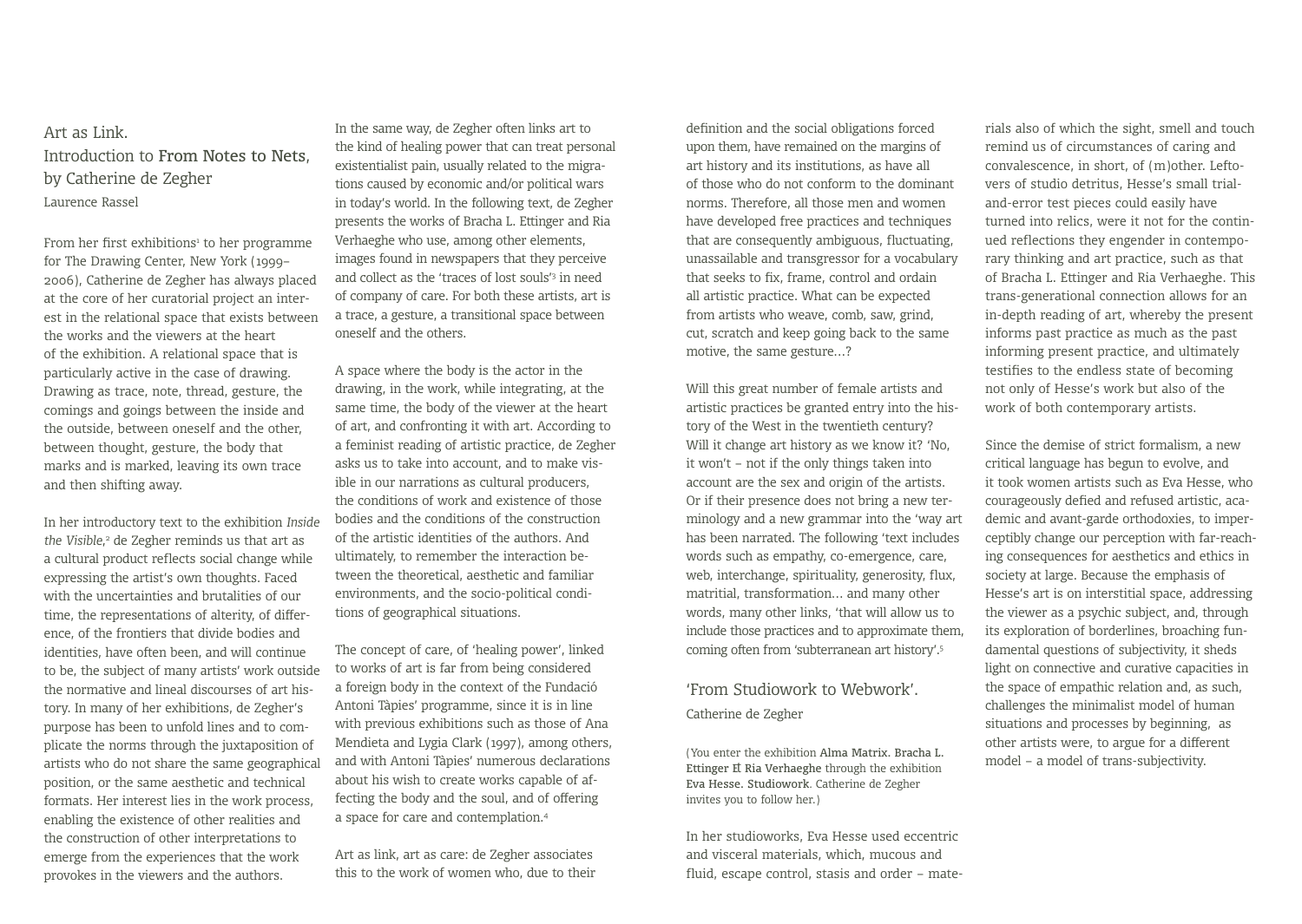### From Notes to Nets Catherine de Zegher







Belonging to the postwar generation, both Bracha L. Ettinger and Ria Verhaeghe have parents who migrated as a result of the world wars. Driven to leave their relatives and friends, neighbourhood and land – in other words, their familiar networks – by forces beyond their control to settle in a foreign country, they inevitably had to deal with loss, rejection and separation. In the past, through family stories, affectionate attachment and shared experiences, through traditions and rituals, these networks had provided them with some support and continuity. As migrants, to overcome the grief of displacement and the ensuing discontinuity, the distance from all they had known, they necessarily developed complex loyalties of migration to recover and reinvent a sense of continuity and to integrate in a new socio-cultural environment. Traumatic as these events were, they left indelible traces on both artists' families.

Following the German invasion of Poland in September 1939, most of Ettinger's relatives died in the Lodz Ghetto or in the Nazi concentration camp of Auschwitz-Birkenau. Of Polish Jewish origin, her parents, Bluma and Uziel Lichtenberg (both born in 1916), narrowly escaped the Holocaust by crossing over several times into Slovakia and Hungary. They finally settled in Palestine in 1944, where Bracha L. Ettinger was born in 1948.6 During her youth, by means of scribbled journals, Ettinger turned the negative, wounding



experience of a despondent mother into stories, and later on, into a groundbreaking theory related to her artistic practice of capturing traces of traces. Having for years collected archival images of camp prisoners together with old family photographs from Poland, Ettinger has taken them as a reflective resource for understanding her past in relation to the present and for creating her work. Inspired by her father's research as an engineer, she has also used ancient German aerial maps of Palestine.

As a child refugee from poverty stricken Hungary, Juliska Hegëdus (Ujpest, 1920–1992), the mother of Verhaeghe travelled to Belgium in 1926 for a six-month holiday supported by a humanitarian project. During the interwar period, thousands of Hungarian children came to Belgium and other Western European countries for these curative holidays. Although it was intended that the children return to Hungary after their vacation, some stayed indefinitely with their new Belgian families. Since her mother was widowed, Hegëdus was to return several times between 1928–30 to Belgium before settling in 1932 with her foster

parents in Bruges. With the outbreak of the Second World War, she tried to visit her birth family but was not able to reach Budapest. In 1949, she married with a Belgian, Camiel Verhaeghe (1915–1997), and had six children, of whom Ria, born in 1950, was the oldest. The artist to this day remembers her mother as 'sewn together'. It was as though through childhood migration and transnational adoption, through a life of separations, Hegëdus had had to construct and reconstruct a life of vulnerability – a patchwork of love, attachment and detachment, affection and loyalty, commitments to both her birth family and her foster family.<sup>7</sup>

Though emerging from different social and cultural backgrounds, the art practices of Ettinger and Verhaeghe show striking and significant aesthetic and ethical convergences. In the juxtaposition of their work, covering a period of two decades (1989 to 2009), a shared sense of compassion for the Other is apparent – reflected in the attention to discarded pictures of unnamed people in newspapers and archival documents – an attention articulated in their very similar processes of recovery, their methods of compiling, and often common techniques of marking and erasing in their drawings and paintings. At the core of these translations are multiple and various notebooks, which each artist has filled over many years, and very importantly, the use of the matrix<sup>8</sup> as a model of confluence and mutuality.

Bracha L. Ettinger's notebooks contain fleeting lines and spirals, like comets across the page, resonating sound waves, webs, stricken words, stretched sentences criss-crossing the plane,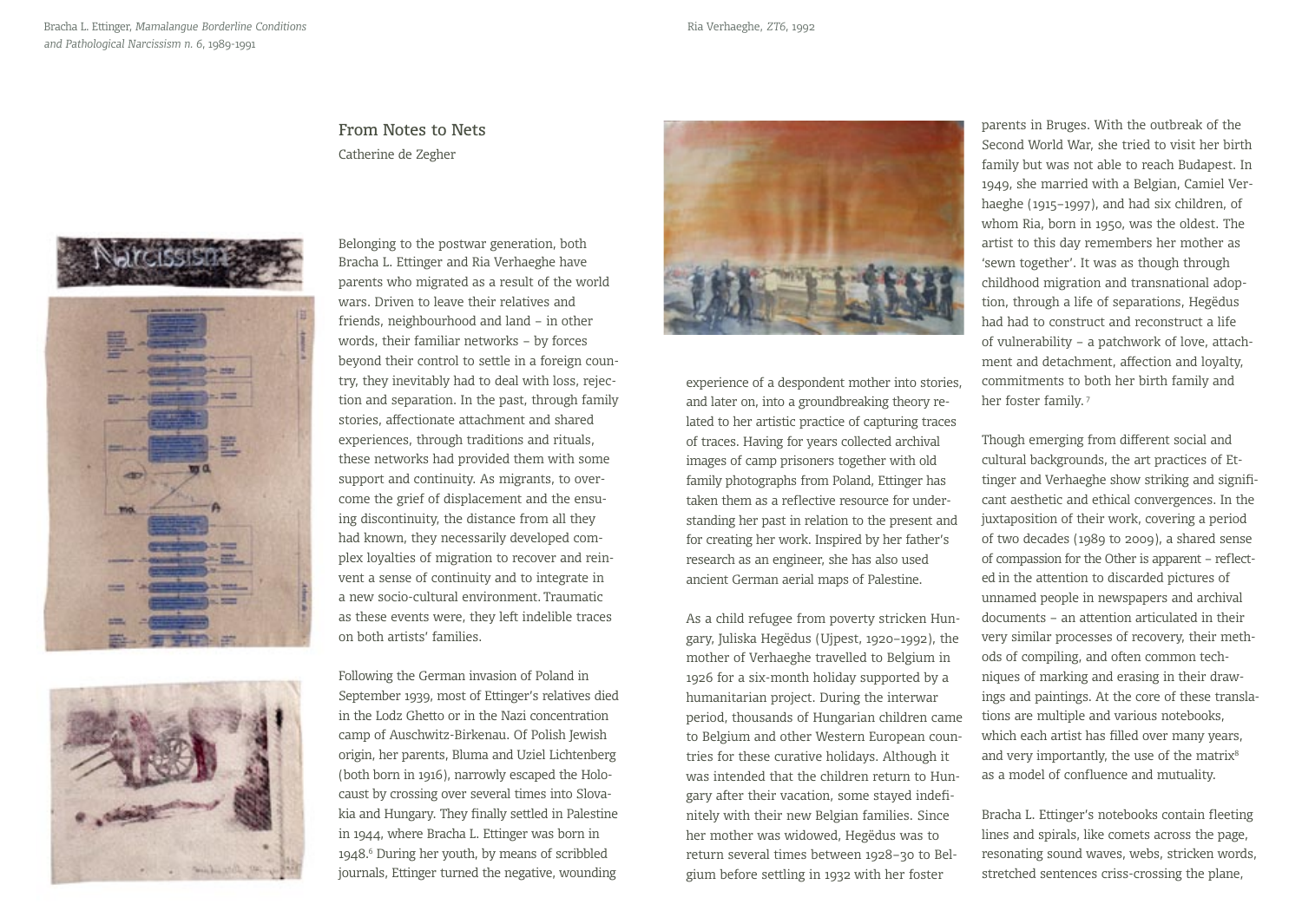

abject stains, embryonic shapes, sharp-witted remarks, scholia added in the margins, sensitive scribbles, drawn marks, a few female faces, etched with question marks, more doodles, arrows, instant memos, strings and knots, all in multi-coloured inks in between annotations in Hebrew, interspersed here and there with French and English. Day after day, the white pages capture her inscriptive gestures as a vital relation – 'relation as storytelling and connecting'.9 Small in their physical scale and large, or rather compulsive, in their number, the manuscripted books form a container, a receptacle as it were, of scattered sensations and thoughts, in Ettinger's idiosyncratic practice both as artist and psychoanalyst.

Throughout her oeuvre, the sensorial exploration and mental exercise contained in the notebooks find expression in her ongoing series of drawings (*Case History and Analysis*, 1985–91, and *Symptoms under the Will's Control*, 1989– 91), paintings (*Matrix-Family Album*, 1988–89; *Woman-Other-Things*, 1990–93; *Mamalangue*, 2001; and *Eurydice Series*, 1994–2009) and writings. Since the mid-1980s, Ettinger has created affecting paintings by incorporating found pictures of barely discernible figures and faces behind purple and reddish streaks of oil paint. Using a photocopy machine that she stops midrun, the artist removes the image as it is still appearing from the process and works paint into the residue of the dusty ink of the copy. The textured images, often of old family photographs from the Lodz ghetto and newspaper photographs of Holocaust victims, copied repeatedly to lose detail, give an impression of a past that is haunting the present—traces of lost souls. These images, together with German aerial photographs and maps of Palestine from the First World War era, mounted on canvas, never seem to settle, to find resolution, always transforming as she unhooks them from the studio wall, one by one, to rework each in a continuous reiteration, over and again.

During psychoanalytical sessions with her patients, Ettinger always used to take notes and doodle in her journals. By 2000, however, she had come to carry through the creative process in her painting while she listened to the patients and drew out their stories. In layers of mark upon mark, she actually traces the moment of thought being shared, as it belongs neither to the one nor to the other alone. From this encounter, traces are carried over

into the conversation, traces not always from the trauma of the one that is in front of the analyst, but traces transmitted from the trauma of another in the psyche of the patient, from an invisible web of transconnected others. Consequently, the way she works is then not specific to a particular encounter; it goes beyond trying to express thoughts or feelings. And, in some cases, different traces from different encounters slowly accumulate over the years on the same sheet of paper. In a way, she is securing the exchange and giving it a visual voice – a voice among other voices.

Lately, it seems, by working with the Physicians for Human Rights-Israel,<sup>10</sup> Ettinger has taken the creative process even further by sharing her notebooks with Palestinian and Israeli patients. During the sessions, men, women and children at times draw and inscribe the pages together with her while telling stories of love and loss, of grief and wonder. Though it happens rarely, in that case, she tears the page out and gives it to the person. It is in the correlation of someone who listens to her patients, while she draws out the stories of wounded people, draws out their traces in togetherness (this in fact also with the viewer/reader), paints and writes, that Ettinger has come to carry through a process of recognition of this 'self-otherness' – a process of art… a process of mutual healing too, of the other as well as of oneself. The artist becomes here doctor and patient.<sup>11</sup> As Ettinger further outlines her psychoanalytical theorisation with the 'matrixial' at its core, using the image of co-emergence between mother and unborn child, she continues, each day, to put her pen to paper in tracing and writing her notebooks, and it results in a new approach of drawing-out as

caring within sharing (*communi-care*). According to Ettinger: 'Matrixial co-emergence doesn't enter the phallic framework of identities, and it cannot be recuperated by any existing political system.12 Matrixial art and the matrixial sphere within therapy stand for a new kind of resistance.' The healer's primary adherence is to the larger earthly web of relations in which a community is rooted. This manifests itself in the latest development of her work, as Ettinger scans pages of her notebooks to create what she names 'scannographs'. Here the earlier lens of the Xerox machine meets the lens of the scanner. The artist considers the scanning as a process that allows her to share intimate notes with a larger community – to connect the private and the public – transforming the notebook pages with light while erasing and veiling personal information about individuals so that the threads of the stories can continue to weave new stories with each viewer/reader... Art is congruent with our acting in the world: art draws from life as much as life draws from

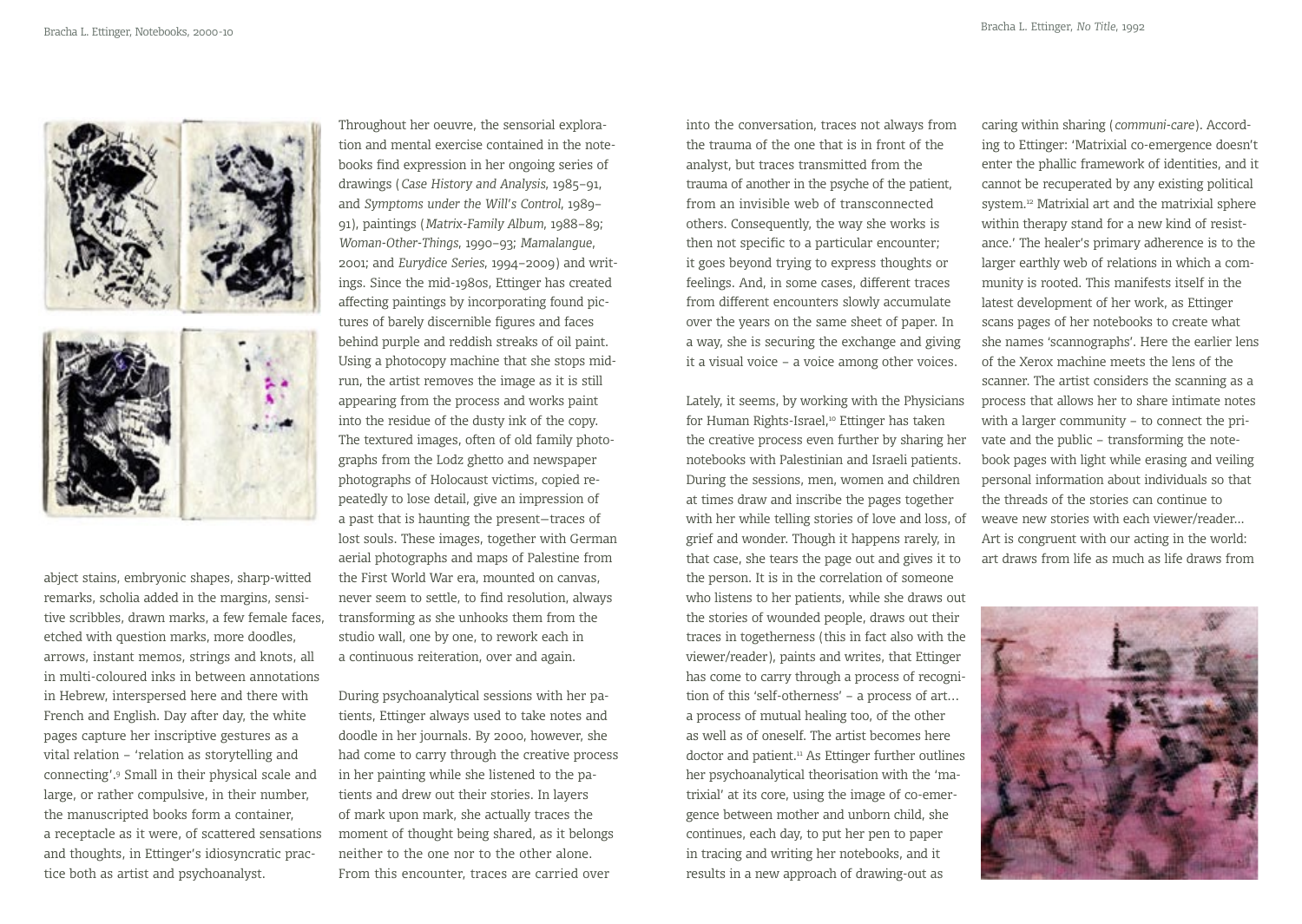art. It allows for attention to what surrounds us and for some understanding of our life.

Living in a culture dominated by imagery, every day we seem to be overwhelmed by hundreds of images. Just as these images sometimes linger in our minds, Ria Verhaeghe has been filing them since the early 1990s in her media image archive that has been classified on shelves extending to more than ten metres. From the collected national and international newspapers and weekly magazines, she continues to select and cut out press photos to be glued in self-made booklets, the covers of which are also from newspaper pages featuring the daily stock exchange rates*.* Verhaeghe, however, works selectively. Only images that need attention, that show links, or lead to new connections are archived. They create and, in creating, reveal a reality that lies in between images and fluctuates between meanings born of their juxtaposition, so that new meanings, new narratives become possible – narratives finding their resource within our imagination, our understanding. Verhaeghe shares this recovery process with others in workshops since 1994 in an attempt to restore the unnamed and to reinstate the potential of continuity.<sup>13</sup>

In her work, Verhaeghe tries to recognise the other, in the sense, not of identifying but of acknowledging the other. Here recognition is conceived as a part of understanding, the point of becoming between things being strange and familiar in which new meanings are intensely generated. From this perspective, she is open to the unknown in the world and as an artist points out the different, the not-immediatelyvisible, the in-between that is seldom recognised



in our reality – what lies between two images, between two captions or 'legends', on both sides of a newspaper sheet. The series of *Glenden*, a dyslectic configuration of 'legends', consists of such a remarkable group of newspaper images overlapping each other on the front and back of a page, when held against the light, creating through their contingencies new meanings. Within this recuperation act, the artist saves what vanishes between the folds of existence, rehabilitating what is lost, what is overlooked, set aside – an unrecognised present.

In the abundance of imagery of advertisement and actuality, Verhaeghe cares for the unnamed. Press images of armed conflicts, disasters, and manifestations, with suffering and dying people, cannot be thrown into the waste



bin but receive a place in her *Provisoria* – a temporary place organised as a matrix. For her, the matrix is a mathematical grid with numbers and words arranged in horizontal rows  $(x)$ and vertical columns (y). The numbers and keywords in the matrix are called its entries and can be accessed by the viewer as a digital archive organised by colour-codes. The naming of the keywords in this unorthodox typology of images is based on associative relations and formal connections that link the found materials: *Icarus*, *WWEB* (*Woman With Empty Baskets*), *Icons*, *Glenden*, *Verticals* and *Wrapping*. At once hermetic and open, lucid and absurd, her graphic classification urges us to look differently at the world of events, of stories, and to question the rationalisation of our society based on apparently scientific criteria and statistics. In a way, it becomes an alternative and abstracted storytelling, the sheer prolixity and repetition of certain found images (*c.* 25,000 in total) pointing to different realities behind the visible, inside the visible. Indeed, according to Inge Henneman, 'Verhaeghe's comparative view on similar and contrasting images mainly turns into decoding the underlying visual codes, intrinsic to press images and tracing repetitions and patterns in the construction of an everchanging "portrait of an era". Her bookkeeping displays the irrational stock exchange rate of the portions of newspaper pictures, quickly consumed by us every day. Of course, her classifications lead only to more chaos, further subdivisions and potential relations.'

From the material of mass media, Verhaeghe creates a different perspective on the present as well as another collective memory, a kind of 'Mnemosyne-Archive' like Aby M. Warburg's 'Bilderatlas Mnemosyne' of 1924–29, whose ordering similarly could be described as researching visual clusters not so much by visual similarity, but rather through relationships caused by an 'affinity for one another' and the principle of 'good company' – an archive as transitional space where nothing is definite, but where everything contributes to the creation of meaning, a meaning always becoming new meaning, never fixed. Verhaeghe finds the finite and fixed positioning of a picture or a word dreadful, since the possibility for further development, for a further connection, is taken away. Her urge therefore is to reconnect these loose hanging threads with each other in the confluence of the x-y axes in the matrix and therefore interactively with the computer in the hands of the visitor. As much public as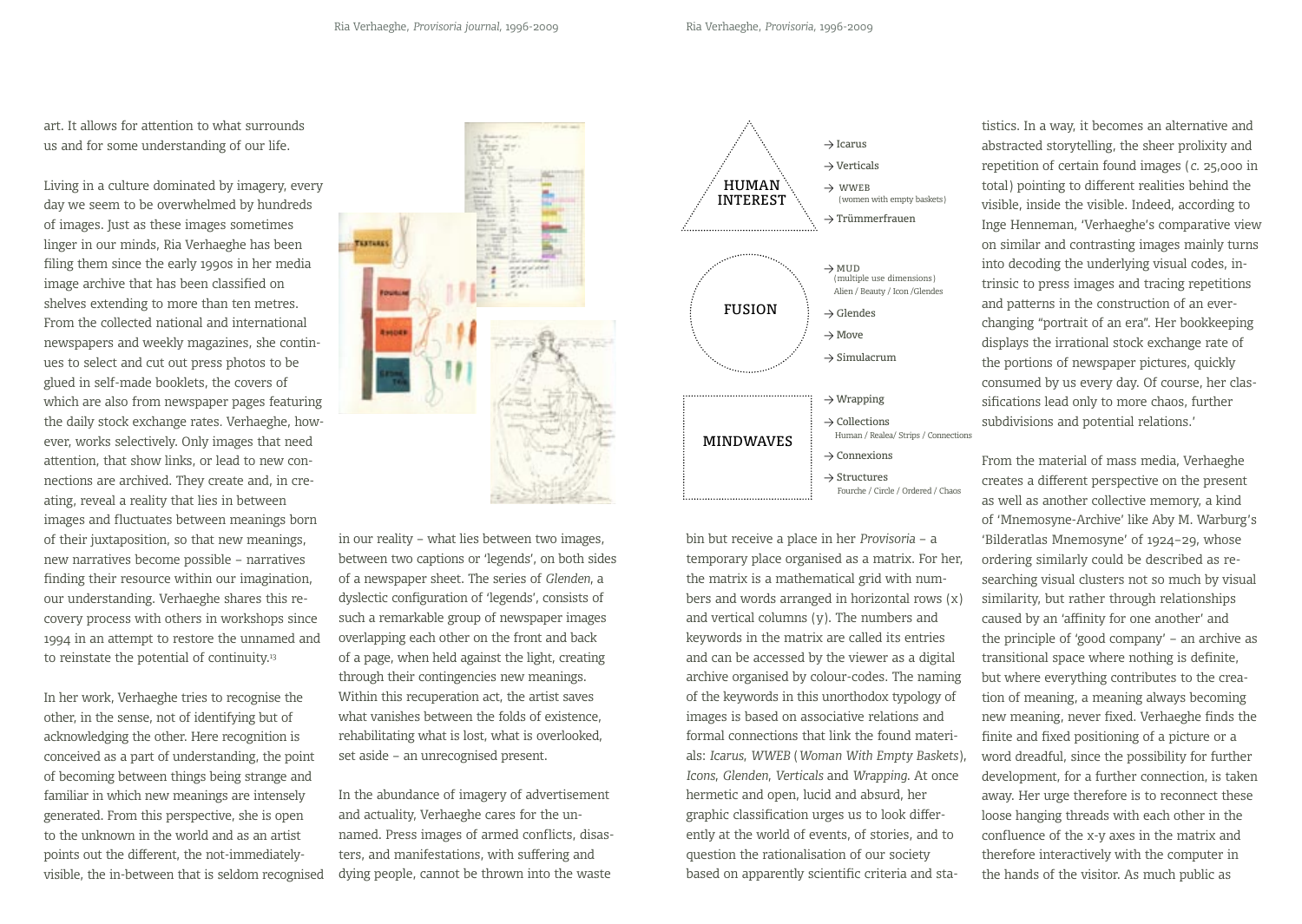Ria Verhaeghe, *Knuffel*, 1997-2009 Ria Verhaeghe, *Pattern 3*, 1996



private in their access, Verhaeghe's *Provisoria* are used as an archive as well as a scrapbook for the artist's own work. What has fallen to the ground, lying discarded as paper detritus on the floor, is picked up by the artist, reconnected and repositioned, in short, given new place – often realigned from the horizontal into the vertical – given new meaning. This reifying shift is most evident in her series of small golden paintings drawn from the *Verticals* in her archive. Here she alters the prone position of the dead from the passive rest of the horizontal into the active vibrancy of the vertical, and in this simple gesture transforming victims into 'movers and shakers' of the world, as it were… A coming to life in our new attention, the *Verticals* appear as dancers in movement.

From the obsessive collecting and repositioning of images, the artist creates her paintings, collages and videos. To realise the work with the cut-out newspaper images from her archive, Verhaeghe uses media as varied as carbon paper, the photocopy machine, and now the computer and scanner. Her materials range from papier-mâché, pencil, paint, glue and latex to goldleaf. In her videowork *Connect,* Verhaeghe has digitally linked press images with multi-coloured lines like the ones used in her archive's colour coding as well as in telephone wiring. Significantly, the materials in her work refer to connecting, also in the sense of caring within conversation (*communi-care*). This curative aspect is mainly apparent in the works from the 1990s made of latex and cotton mesh: the *Knuffels*, *Mille-feuilles* and *Patterns*. In particular, the organic and skin-like latex is much linked to the body and convalescence, often being used as protection for mattresses and for

medical gloves and suits, but also serving in sculptural moulding as the negative that will give birth to the positive. Its smell and sight always remind Verhaeghe of her mother when she was a child, and later on, of her time as a nurse. Lately, in her canvases (*Commitments*, 2008) the connective and multi-coloured wires have been replaced by threads hand-spun from variously coloured strips of newspaper with latex.

In this sphere of compassion, aesthetics is linked to ethics in an artistic process of caring and healing. Through, and in, empathic affinity, one withdraws from oneself and allows attention for the other. Ettinger's and Verhaeghe's oeuvres in this sense contribute to the cultivation of a relational ethics of becoming. In other words, their work always carries within itself the affirmation of the potential for a transformative, creative process of becoming. Affirmative aesthetics and ethics celebrate the generative power of life and allow us to go beyond pain and grief. By extending their attention to many others and taking them inside a matrixial web, both artists take the 'being other' into an affirmative flow of narrative, consequently enabling the resistance to the negative. As people seemingly 'disappear', the artists make them 'reappear'. Their vital and relational webwork is part of a creative, creating power that generates and brings to life possible futures. Their work does not take the individual as a central reference point but the relation itself. This implies openness towards the other – in the positive sense of mutual affection, of possible connections in mutually shared realities.

Speaking from her psychoanalytical experience combined with a feminist anxiety about the

unacknowledged elements of the feminine specificity in that discourse, Ettinger has argued for reciprocity by introducing a new symbol. As the feminine and the masculine reciprocally define each other in the symbolic level. She proposes as a shift of the dominance of the 'phallus':14 the 'matrix' or womb, as she draws on the image of the intra-uterine meeting in the late stages of pregnancy as a model for human situations and processes in which the *non*-I is not an intruder but a partner in difference. To quote Ettinger: 'The matrix is an unconscious space of simultaneous emergence



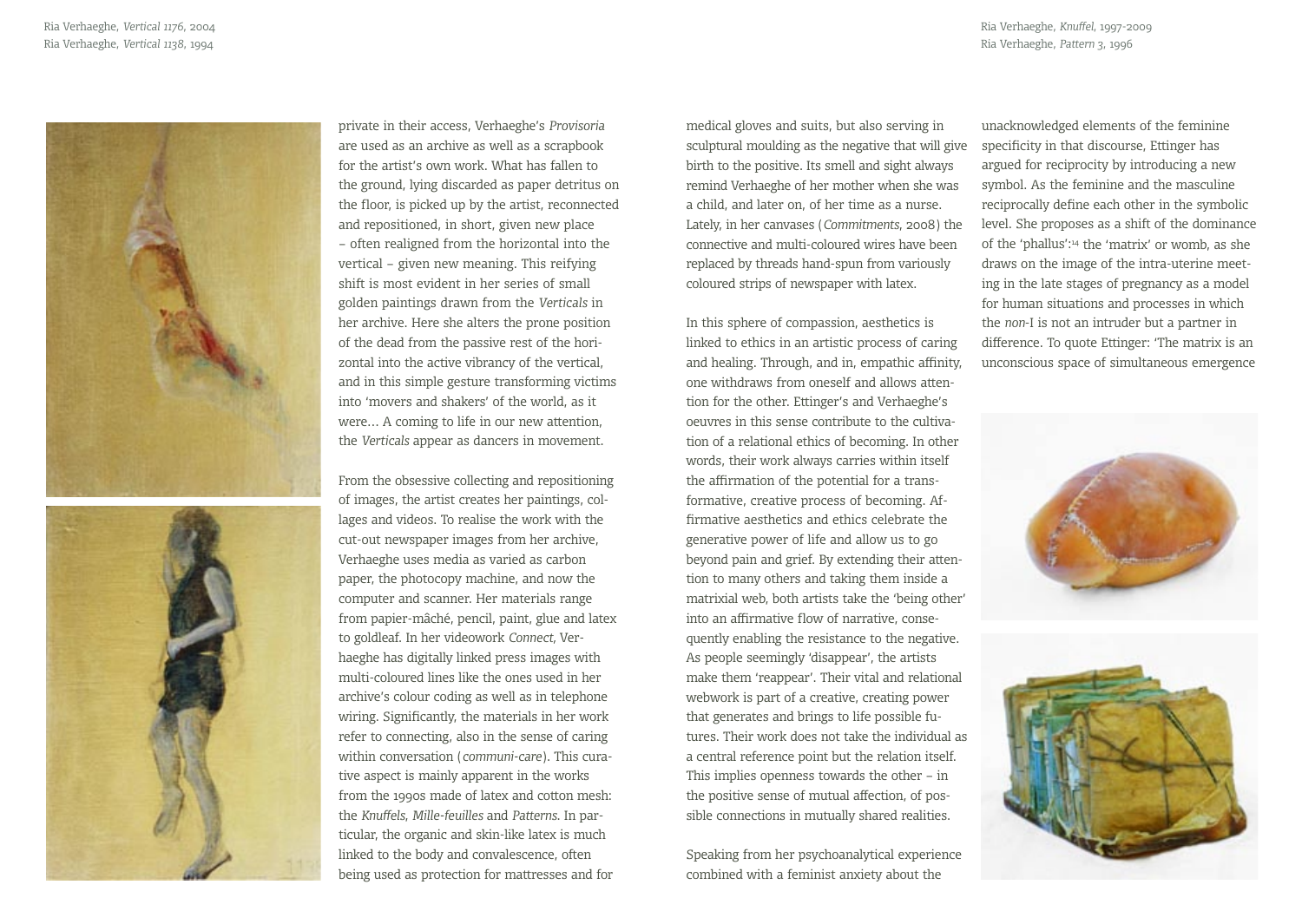

and fading of the *I* and the unknown *non-I*; it is a shared borderspace in which *differentiation-inco-emergence* and *distance-in-proximity* are continuously reorganised.' Following Ettinger's work, Griselda Pollock has argued that modalities based on the phallic rejection/assimilation (self/other, love/hate, aggression/identification) paradigm apply to how paintings are viewed as much as to how societies treat strangers and migrants. 'What is not us, strange and unknown, be that woman for man, the other for the white European, the painting for the viewer is positioned under this phallic logic as either one of the two terms: to be assimilated and if that is not possible to be cast off as completely other.' The concept of the matrixial as a model of trans-subjectivity can provide a different understanding of some art practices and another reading of art works.

At the roots of each artist's psyche may be the traces of traces of souls, traces of complete loss of self in the face of displacement lived by loved ones. At the same time, the lack of familiar networks and the decentred status of dislocation and migration may be seen as linking borders and opposing nationalist attempts to isolate and promote a collective identity. Though the shifting nature of the physical experience of crossing borders can be considered in relation to the mental blurring of boundaries between the self and the other, it always brings with it parting. In their work, Ettinger and Verhaeghe are focusing on the connective, on the 'in-between' as the space of co-emergence, relational and fluid. Imbued with emphatic relation, their art practices of reinventing networks become vehicles of hopeful resistance against the devastating



experience of new forms of migration as separation and the continual advancement of the deracinating effects of communications technology – a paradox it may seem...

In the passage from the artists' 'notes to nets', the idea of drawing out what is eclipsed and sharing stories reflects what can be understood to be the core morality of the new generation. It is within this sympathy of kindness, of generosity, of love that art in its manifestation in these works exists. Through stories, affectionate attachment and shared experiences, differently created networks provide support and continuity. In the reciprocity that is art, the artist shares with the other and the other with the artist. Defining the self in terms of responsibility for the other is the core of ethics. In modernist culture, this idea has been increasingly abandoned. Because we live in a time of deficit of empathy, and as we continue to fail, the ideal of living *for* the other must be reaffirmed in the language of each age. Following Emmanuel Levinas, who spoke about 'I being *for* the Other, I bearing responsibility for the Other', Arthur Frank states: 'Living for the

other is, however, not an act of exemplary goodness. Persons live *for* others because their own lives as humans require living that way. The self is understood as coming to be human in relation to others, and the self can only continue to be human by living *for* the Other.'15

If modernism introduced notions of the antinarrative, negativity, separation and rupture as artistic strategies of change, the twenty-first century opens to notions of inclusion, storytelling, networks of connection, caring and healing. In this slow evolution, the work of both Bracha Ettinger and Ria Verhaeghe can be seen to play a crucial role. Together they draw out the very webwork of the world. Using the matrix, each in their own way, they record the experience of reconnection by blurring the boundaries between the self and the other and ultimately contribute to what Craigie Horsfield has described as 'the translation of souls'.16 Their work shows a compassionate wit(h)nessing of the life and suffering of the other, a form of empathically shared presence, a lasting interdependency, and is therefore important in the shaping of our thinking in our times.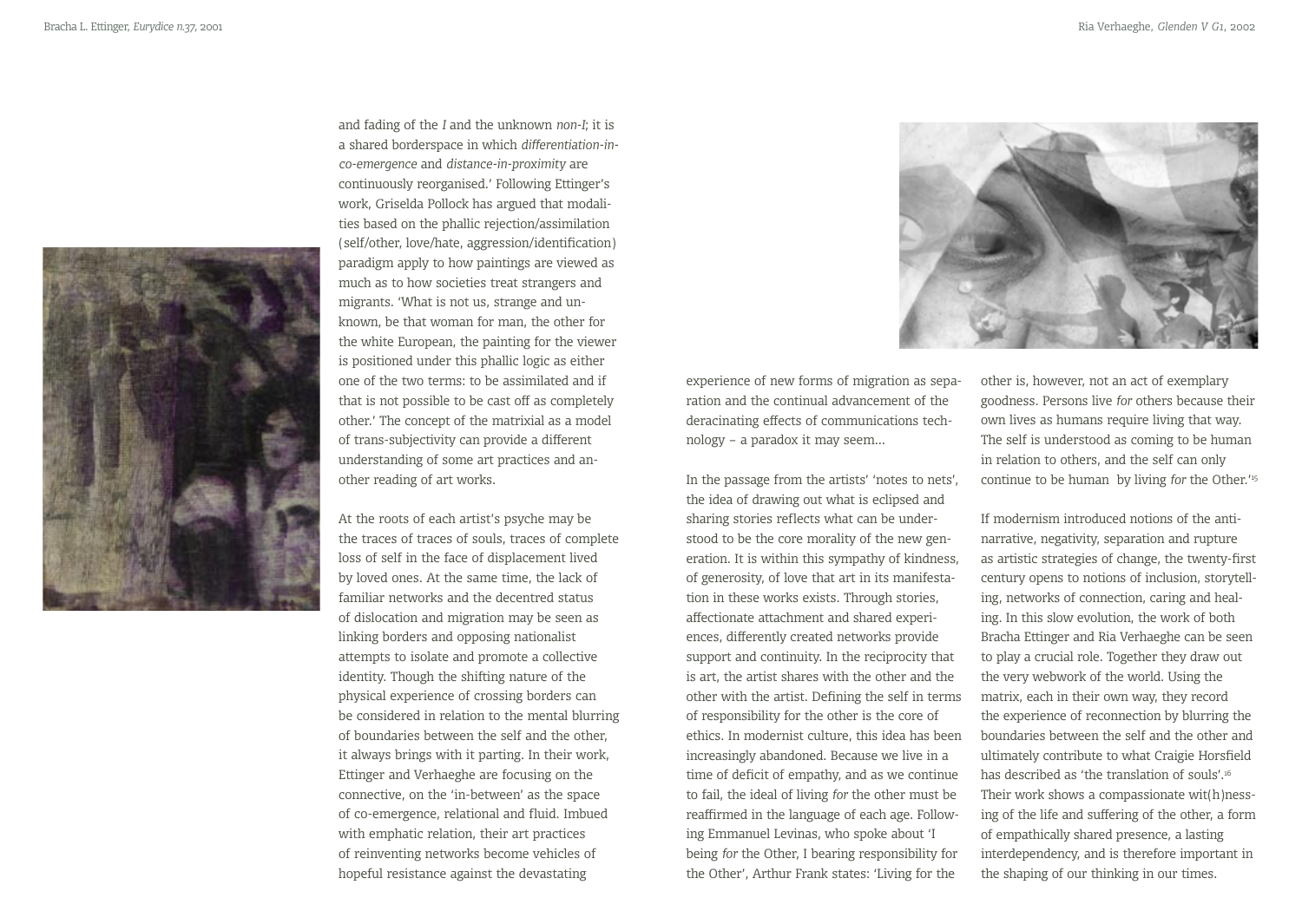#### Notes

1. *Inside the Visible. Begin the Beguine in Flanders*, Kortrijk: The Kanaal Art foundation, 1995.

2. Catherine de Zegher, *Inside the Visible: An Elliptical Traverse of Twentieth-Century Art in, of, and from the Feminine,* Boston: The Institute of Contemporary Art, Kortrijk: The Kanaal Art Foundation, Cambridge, Massachusetts and London: The MIT Press, 1996.

3. Catherine de Zegher, 'From Studiowork to Webwork', essay for the gallery guide to the exhibition *Alma Matrix. Bracha L. Ettinger and Ria Verhaeghe*, Barcelona: Fundació Antoni Tàpies, 2010.

4. Manuel J. Borja Villel, 'Conversa amb Antoni Tàpies (1985–1991), *Comunicació sobre el mur*, Barcelona: Fundació Antoni Tàpies, Valencia: IVAM Centre Julio González, p. 53.

5*. The Prinzhorn Collection: Traces upon the Wunderblock*, New York: The Drawing Art Center, 2000; Los Angeles: Hammer Museum, 2000; Barcelona, MACBA: *La Col·lecció Prinzhorn*, 2001.

6. Because Bluma moved from Lodz to Warsaw in November 1939, she was able to escape from Warsaw to Slovakia in 1941. Uziel was drafted into the Polish army in February 1938 and was captured by the Germans. As a war prisoner he became a forced laborer at Stalag II-A in New Brandenburg. He was sent to a camp of 're-education' in Lublin in February 1940 but from there he escaped to Warsaw. In 1941, Bluma and Uziel had arrived, individually, in Slovakia, from where they escaped to Budapest, but were jailed because of illegal political action, working in the underground (later known as the Central Committee for rescue of Jewish victims). After a few months, they were transferred to an army jail in Pest (Budapest) and from there driven to Slovakia. They illegally crossed the borders between Slovakia and Hungary several times, until they were finally jailed again in Budapest. In October 1942, Uziel was drafted for forced labor in Pest. In February 1943, Bluma obtained a visa for Palestine, and Uziel was sent to a 'political' concentration camp (Garany), from where he was transported after a few weeks to a refugee camp and liberated in October 1943. He remained in Pest to work for the Central Committee until February 1944. Uziel arrived in Palestine in March 1944.

7. Vera Hajto, 'The "wanted" children. Experiences of Hungarian children living with Belgian foster families during the interwar period', in *The History of the Family 14* (2009), pp. 203–16. Child migration and transnational adoption are often regarded as recent phenomena, yet there is a long history of children travelling without their families and settling in a foreign environment. In adoption, the original attachment to the birth parents is broken off and children must reattach themselves to the new caretakers. Moreover, researchers specialised in adoption agree that transnationally adopted children, compared to children who are adopted in their home country, have additional challenges to overcome, which are connected with their adoption and with the construction of their identities. In the process of attachment and re-attachment, loyalty plays an important role. Loyalty that involves trust, reliability, dutiful commitment, faithfulness and steadfast devotion. Iván Böszörményi-Nagy defined two types of loyalty commitments in his psychotherapeutic work on contextual therapy and relational ethics, which bind individuals in relationship systems. The biological family relationships are empowered by the fact that members are connected by birth. This involves 'vertical loyalty commitments', which bind the generations vertically to one another. 'Horizontal loyalty commitments' are those that are created during a later phase of development and connect mates, siblings or adopted children to their foster family.

8. Following Bracha Ettinger, La Matrix conceptualise, dans le domaine symbolique, le fait de ne pas être un, les expériences prénatales du Moi et Non-Moi qui coexistent sans s'absorber ou se repousser. (*Borderline*, Palais des Beaux-Arts: Bruxelles, 2000) .

9. Craigie Horsfield, *Relation*, Jeu de Paume: Paris, exh. cat., 2006. See also the Conversation between Craigie Horsfield and Bracha L. Ettinger.

10. Physicians For Human Rights-Israel was founded in 1988 with the goal of struggling for human rights, in particular the right to health, in Israel and the Occupied Territories. Their activities integrate advocacy and action aimed at changing harmful policies and provision of healthcare in situations where medical ethics and human rights are challenged.

11. Bracha L. Ettinger, 'Trans-Subjective Transferential Borderspace', in Marketta Seppala (ed.), *Doctor and Patient*. Pori Art Museum Publications: Ylojarvi, 1997. On this topic, see also Gilles Deleuze.

12. We could use also other Ettinger's words: '...I have termed the matrixial stratum of subjectivisation, proposing a matrixial subjectivity-as-encounter as a beyond-the-phallus feminine field related (in both men and women) to plural, partial and shared unconscious... A matrixial encounter engenders shared traces, traumas, pictograms and fantasies in *several* partners conjointly but differently... The matrix is the locus of a process of multidirectional change and exchange on the borderlines of perceptibility.' Bracha L. Ettinger, *The Matrixial Borderspace*, p. 64–65

13. Long before I told Ria Verhaeghe about the 'Bilderatlas' (*Mnemosyne: Bilderreihen zu einer kulturwissenschaftlichen Betrachtung antikisierender Ausdrucksprägung /* Mnemosyne, A Picture Series Examining the Function of Preconditioned Antiquity-Related Expressive Values for the Presentation of Eventful Life in the Art of the European Renaissance), she had been compiling and combining images in a similar way, led like Aby Warburg by the desire to search for a universal memory in pictures of different origin and for common primary gestures and signs in their recurrences in the present. The 'Bilderatlas' was fundamentally an attempt to combine the philosophical with the image-historical approach. Attached on wooden boards covered with black cloth were photographs of images, reproductions from books and visual materials from newspapers and/or daily life, which Warburg arranged in such a way that they illustrate one or several thematic areas. Warburg would use his 'Bilderatlas' like a storyboard during lectures to present relations and interconnections that he drew out with lines and colours, though never within a linear logic. Taking into account world events as well as personal achieve-

ments, Verhaeghe shares Warburg's liberty to make associations across conventional borders and categories – a dynamic work-in-progress aiming at ever widening our understanding of civilisation.

Interestingly, Verhaeghe's matrix with entries of horizontals and verticals seems to relate in some way to the above mentioned 'horizontal' and 'vertical' loyalty commitments in transnational adoption.

14. 'On the scope of the *real,* the matrix relates to the female bodily specificity, also, it is linked to the feminine difference in the Imaginary, but as a concept and as a subjacent symbolic dimension, the matrix is at the service of both sexes. It should not be reduced to the womb, just as the phallus should not be reduced to the penis even though it is linked to the male in the Real and to the masculine in the masculine in the Imaginary. The Matrix is oriented towards the feminine in men and women, towards Woman not as other but as a different kind of relations between the I and the non–I.' See B. L. Ettinger, 'The Feminine/Prenatal Issue in Subjectivity as Encounter', (1993), in *Psychoanalytic Dialogues*. Routledge: New York, 1995.

15. Arthur W. Frank, *The Wounded Storyteller*. *Body, Illness, and Ethics*. The University of Chicago Press: Chicago and London, 1995–97, pp. 14–15.

16. Craigie Horsfield, 'The Translation of Souls', lecture at symposium *Performance, Art and Anthropology*, Musée du Quai Branly, Paris, March 2009. According to Horsfield, the soul, existing across time and space, is conceived as the anima, at once unique immaterial being and the part of being that exists as relation. Translation here is both to explain, interpret or convey meaning, and to carry into another being. His portraits, for example, may be conceived as being a part of the translation of souls insofar as they bring about a recognition in the viewer that exceeds the material aesthetic representation so that the viewer may apprehend the person depicted as taking place, as being, that is, particular and in present relation.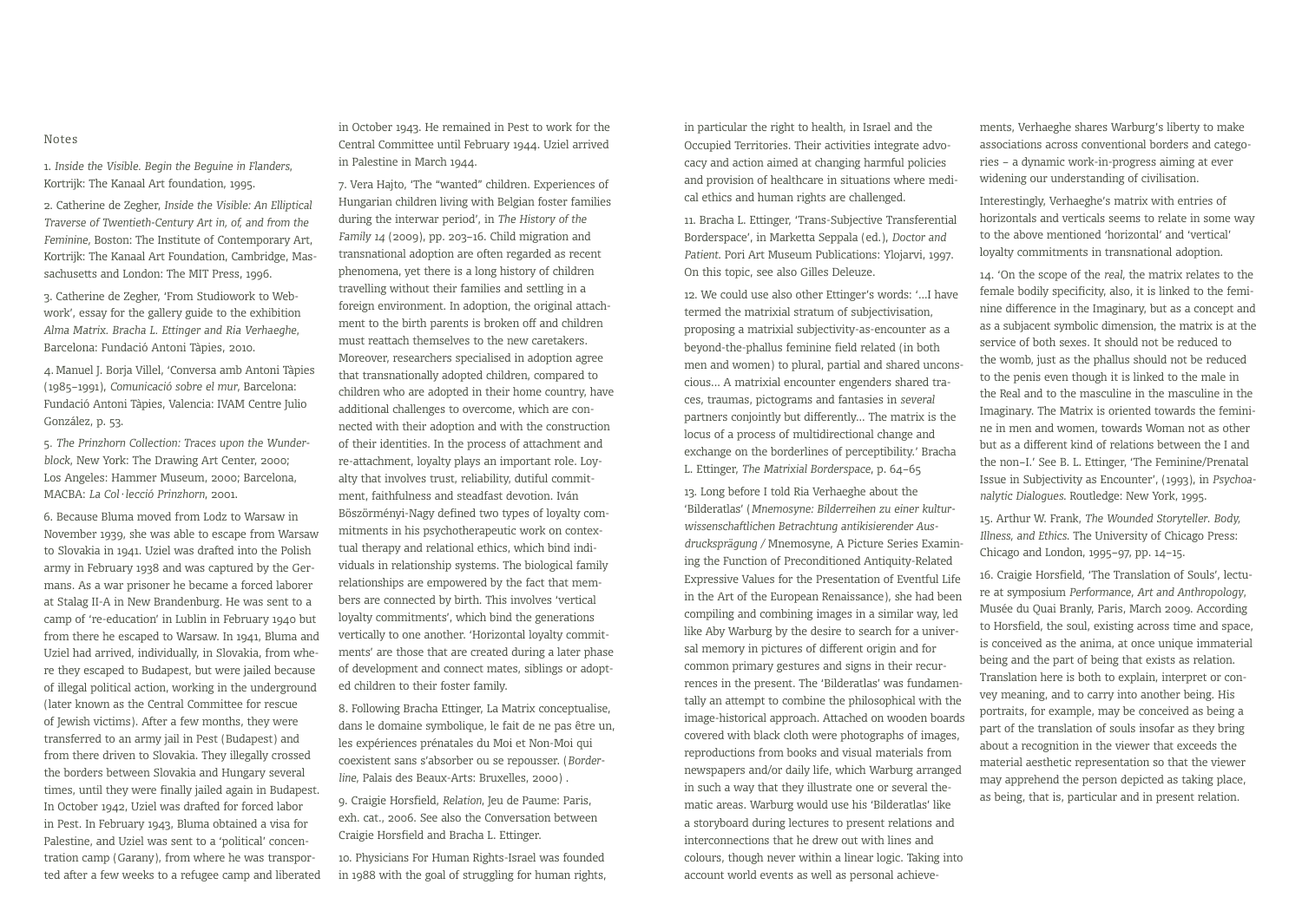## Related Activities

#### Exhibition Space

In the area *Combined Arts* (*A Place for Education, Exhibition and Research*), visitors will be able to consult documents and material related to the exhibitions Eva Hesse. Studiowork and Alma Matrix. Bracha L. Ettinger and Ria Verhaeghe, as well as educational resources. 14 May – 1 August

#### Seminar

Processual Art and the Object: Repetition, the Ephemeral

Coinciding with the exhibitions Eva Hesse. Studiowork and Alma Matrix. Bracha L. Ettinger and Ria Verhaeghe, the Fundació Antoni Tàpies, in collaboration with the Càtedra d'Art i Cultura Contemporanis, Universitat de Girona, has organised a seminar about the role played, in art history, by the spaces generated in artistic production by processual or relational works, or works in transformation. It is a vision of art history that includes themes such as relation, absence, the ephemeral, grieving, prints or process, and that goes beyond the concept of art centred around the object.

#### Programme

#### Friday 14 May 2010

#### Morning

10.30 h. Guided visit to the exhibition Eva Hesse. Studiowork by Briony Fer. Conversation in the exhibition space of Alma Matrix. Bracha L. Ettinger and Ria Verhaeghe between Catherine de Zegher, Bracha L. Ettinger and Ria Verhaeghe. Activities in English.

13.00 h. *Lightpainting and Com-pass(ion),*  lecture by Bracha L. Ettinger.

Place: Fundació Antoni Tàpies, Auditorium.

#### Tuesday 25 May 2010

#### Morning

11.00 h. Presentation by Laurence Rassel, Director of the Fundació Antoni Tàpies, and Maria-Josep Balsach, Director of the Càtedra d'Art i Cultura Contemporanis, Universitat de Girona.

11.30 to 12.15 h. *Sub-objects and Studiowork*, lecture by Briony Fer.

12.30 to 13.15 h. *From Studiowork to Webwork*, lecture by Catherine de Zegher.

Place: Càtedra d'Art i Cultura Contemporanis, Sala de Graus, Facultat de Lletres, Universitat de Girona.

#### Afternoon

19.00 to 19.45 h. *Finished and Unfinished, from Studio Work to Art Criticism,* lecture by Elisabeth Lebovici.

19.45 to 20.30 h. *Out-takes, Snippets, and Goings-On: The Moving Image in the Studio*, lecture by Michael Newman.

Place: Fundació Antoni Tàpies, Auditorium.

Wednesday 26 May 2010

#### Afternoon

18.00 to 18.45 h. *L'éphèmere et le nouveau statut de l'art* (The ephemeral and the new status of art), lecture by Christine Buci-Glucksmann.

19.00 to 19.45 h. *Coser con un hilo invisible. Correspondencias de/entre Bracha L. Ettinger,*